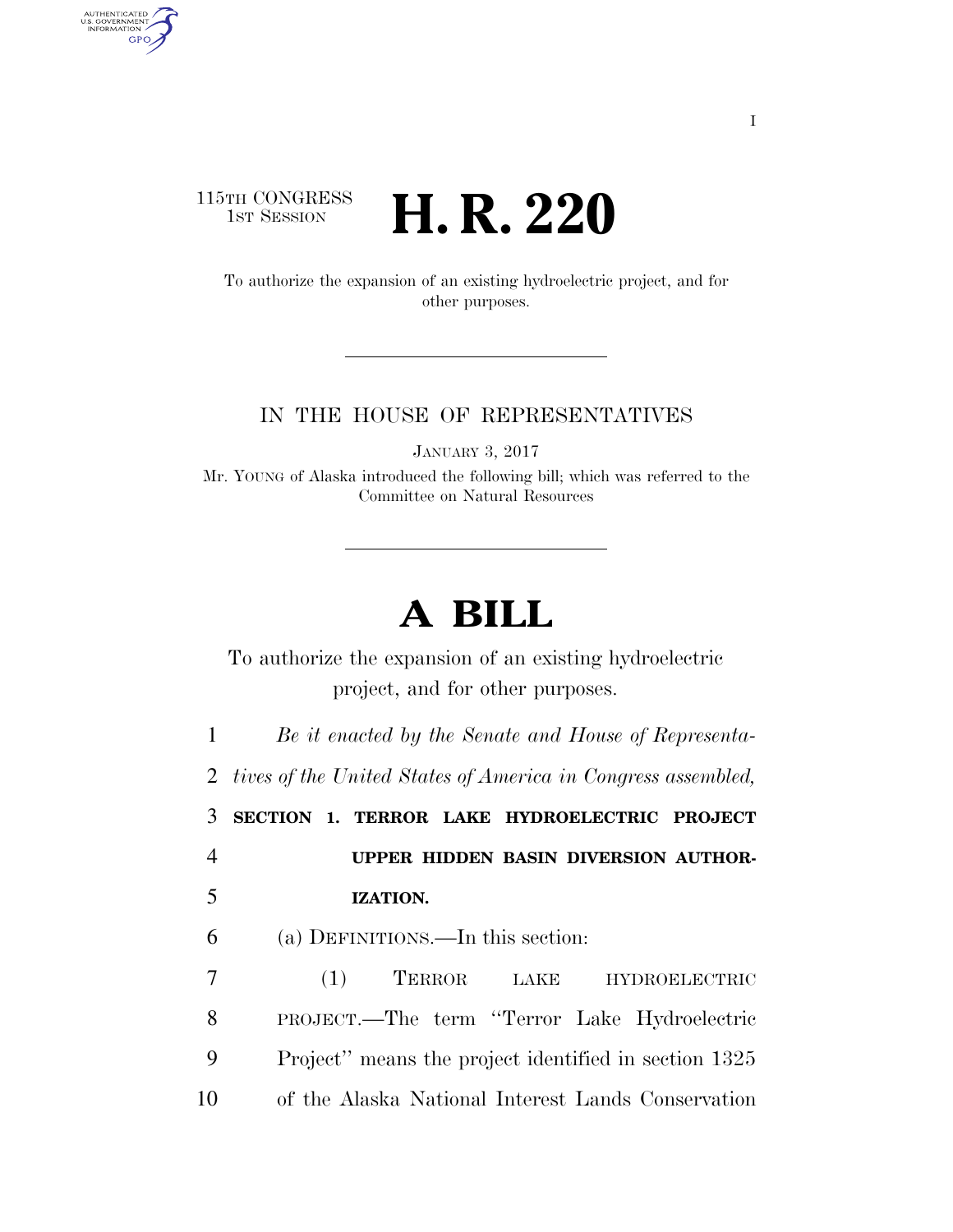Act (16 U.S.C. 3212), and which is Federal Energy Regulatory Commission project number 2743.

 (2) UPPER HIDDEN BASIN DIVERSION EXPAN- SION.—The term ''Upper Hidden Basin Diversion Expansion'' means the expansion of the Terror Lake Hydroelectric Project as generally described in Ex- hibit E to the Upper Hidden Basin Grant Applica- tion dated July 2, 2014, and submitted to the Alas- ka Energy Authority Renewable Energy Fund Round VIII by Kodiak Electric Association, Inc.

 (b) AUTHORIZATION.—The licensee for the Terror Lake Hydroelectric Project may occupy not more than 20 acres of Federal land to construct, operate, and maintain the Upper Hidden Basin Diversion Expansion without fur- ther authorization of the Secretary of the Interior or under the Alaska National Interest Lands Conservation Act (16 U.S.C. 3101 et seq.).

 (c) SAVINGS CLAUSE.—The Upper Hidden Basin Di- version Expansion shall be subject to appropriate terms and conditions included in an amendment to a license issued by the Federal Energy Regulatory Commission pur- suant to the Federal Power Act (16 U.S.C. 791a et seq.), 23 including section  $4(e)$  of that Act  $(16 \text{ U.S.C. } 797(e))$ , fol-lowing an environmental review by the Commission under